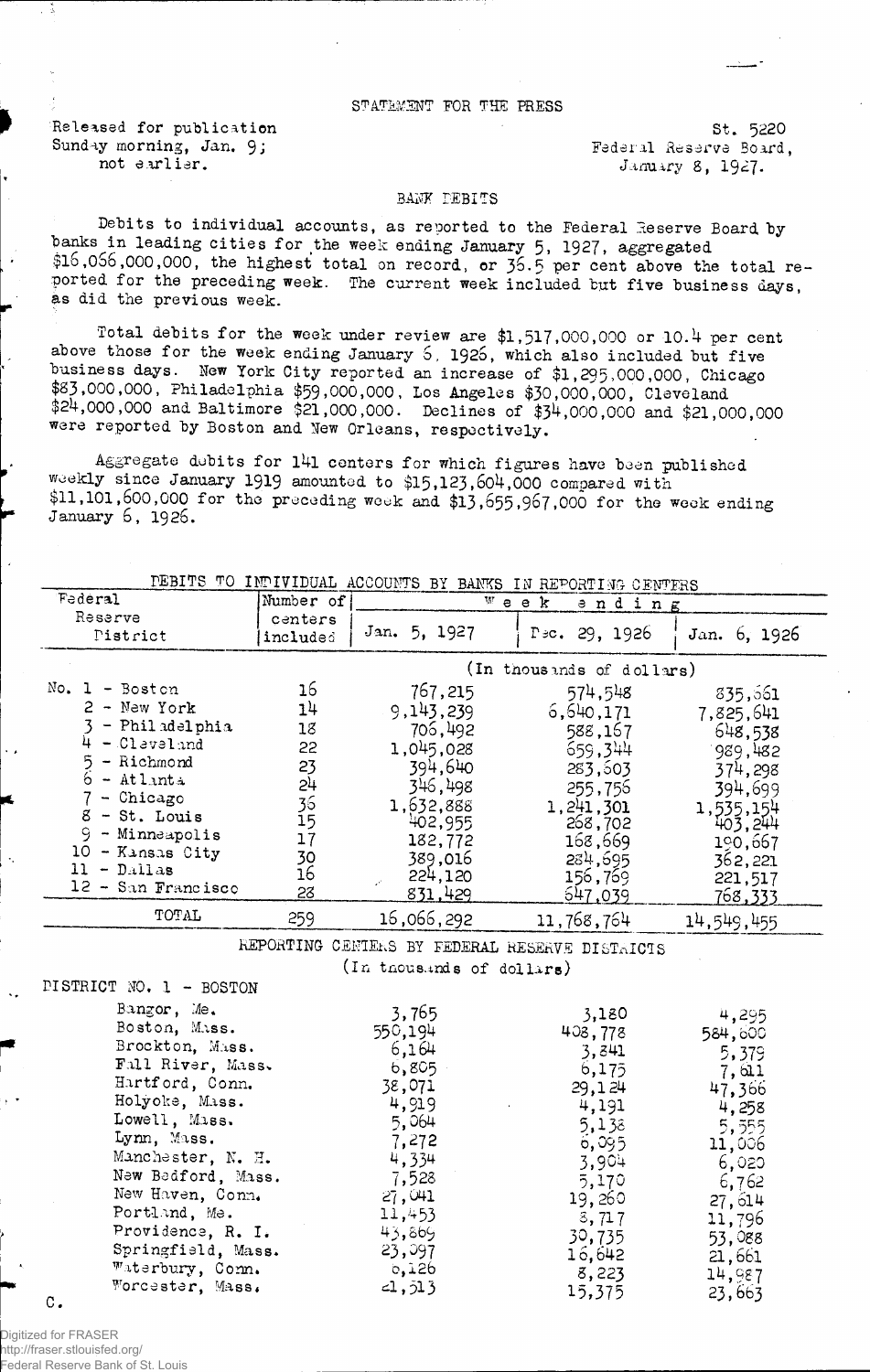| DEBITS TO INDIVIDUAL ACCOUNTS BY BANKS IN REPORTING CENTERS                                                                                                                                                                                                                                                                                                                                                 |                                                                                                                                                                                                                  |                                                                                                                                                                                                                |                                                                                                                                                                                                                 |  |
|-------------------------------------------------------------------------------------------------------------------------------------------------------------------------------------------------------------------------------------------------------------------------------------------------------------------------------------------------------------------------------------------------------------|------------------------------------------------------------------------------------------------------------------------------------------------------------------------------------------------------------------|----------------------------------------------------------------------------------------------------------------------------------------------------------------------------------------------------------------|-----------------------------------------------------------------------------------------------------------------------------------------------------------------------------------------------------------------|--|
|                                                                                                                                                                                                                                                                                                                                                                                                             | ------ -------- T. k_ _ g _ n d _ i _ n _ g _ _                                                                                                                                                                  |                                                                                                                                                                                                                |                                                                                                                                                                                                                 |  |
|                                                                                                                                                                                                                                                                                                                                                                                                             |                                                                                                                                                                                                                  | Jin. 5, 1927   Pec. 19, 1926   Jan. 6, 1926                                                                                                                                                                    |                                                                                                                                                                                                                 |  |
|                                                                                                                                                                                                                                                                                                                                                                                                             |                                                                                                                                                                                                                  | (In thousands of dollars)                                                                                                                                                                                      |                                                                                                                                                                                                                 |  |
| DISTRICT NO. 2 - NEW YORK                                                                                                                                                                                                                                                                                                                                                                                   |                                                                                                                                                                                                                  |                                                                                                                                                                                                                |                                                                                                                                                                                                                 |  |
| Albany, N. Y.<br>Bingn.unton, N. Y.<br>Buffalo, N.Y.<br>Elmira, N.Y.<br>Jamestown, N. Y.<br>Montclair, N. J.<br>Newark, N. J.<br>New York, N. Y.                                                                                                                                                                                                                                                            | 20,101<br>6,057<br>103.856<br>4,705<br>$7,7+1$<br>5,671<br>119,727<br>8,580,029                                                                                                                                  | 22,545<br>4,211<br>72,150<br>4,804<br>3,757<br>3,890<br>75,573<br>6,329,984                                                                                                                                    | 27,417<br>5,757<br>116,603<br>4,759<br>5,873<br>4,887<br>101,494<br>7,354,800                                                                                                                                   |  |
| Northern New Jersey Clearing<br>House Association<br>Passaic, N. J.<br>Poughkeepsie, N.Y.<br>Rochester, N.Y.<br>Stamford, Conn.<br>Syracuse, N. Y.                                                                                                                                                                                                                                                          | 83,926<br>14,631<br>4,337<br>61,612<br>3,740<br>27,125                                                                                                                                                           | 56,335<br>8,901<br>8,980<br>35,387<br>- 2,845 -<br>17,203                                                                                                                                                      | 65,923<br>10,553<br>4,979<br>$65,604$ .<br>4,033<br>22,909                                                                                                                                                      |  |
| DISTRICT NO. $3$ - PHILADELPHIA                                                                                                                                                                                                                                                                                                                                                                             |                                                                                                                                                                                                                  |                                                                                                                                                                                                                |                                                                                                                                                                                                                 |  |
| Allentown, Pa.<br>Altoona, Pa.<br>Camden, N. J.<br>Chester, Pa.<br>Harrisburg, Pa.<br>Hazleton, Pa.<br>Johnstown, $P^2$ .<br>Lancister, Pa.<br>Lebanon, Pa.<br>Norristown, Pa.<br>Philadelphia, Pa.<br>Reading, Pa.<br>Scranton, Pa.<br>Trenton, N. J.<br>Wilkes-Barre, Pa.<br>Williamsport, Pa.<br>Wilmington, Del.<br>York, Pa.                                                                           | 10,899<br>4,023<br>21,028<br>6,629<br>12,240<br>3,753<br>6,225<br>7,439<br>1,891<br>၄၀၆.<br>545,431<br>12,521<br>19,100<br>21,902<br>8,000<br>4,022<br>14,931                                                    | 7,401<br>3,505<br>18,420<br>5,209<br>9,180<br>3,080<br>5,163<br>5,393<br>1,520<br>774<br>450,258<br>10,359<br>16,300<br>18,807<br>$1\epsilon, \infty$<br>4,004<br>11,320<br>4,807                              | 10,617<br>3,718<br>20,534<br>5,931<br>10,588<br>3,254<br>5,597<br>7,724<br>2,536<br>Q11<br>486,806<br>12,395<br>20, 300<br>22,086<br>12,070<br>4,554<br>13,099                                                  |  |
| DISTRICT NO. 4 - CLEVELAND                                                                                                                                                                                                                                                                                                                                                                                  | 5,546                                                                                                                                                                                                            |                                                                                                                                                                                                                | 6,413                                                                                                                                                                                                           |  |
| Akron, Ohio<br>Butler, Pa.<br>Canton, Ohio<br>Cincinnati, Chic<br>Cleveland, Ohio<br>Columbus, Ohio<br>Connellsville, Pa.<br>Dayton, Ohio<br>Erie, Pa.<br>Greensburg, Pa.<br>Homestead, Pa.<br>Lexington, Ky.<br>Lima, Ohio<br>Lorain, Chio<br>, Oil City, Pa.<br>Pittsburgh, Pa.<br>Springfield, Ohio<br>Tolado, Ohio<br>Warren, Ohio<br>Wheeling, W. Va.<br>Youngstown, Ohio<br>Zanesville, Ohio<br>$C$ . | 27,760<br>3,766<br>16,179<br>138,962<br>318,173<br>56,003<br>1,275<br>32,551<br>9,850<br>5,116<br>1,035<br>8,555<br>6,634<br>1,494<br>3,279<br>267,682<br>7,695<br>g4, 447<br>3,098<br>14,911<br>32,994<br>3,268 | 19,497<br>2, 8, 5<br>33ر,01<br>82,715<br>179,824<br>32,950<br>1,407<br>17,499<br>7,492<br>5,193<br>92)<br>6,303<br>2, 80<br>1,275<br>2,524<br>205,754<br>4,505<br>42,297<br>2,837<br>11,229<br>14,610<br>2,962 | 27,898<br>3,394<br>13,721<br>150,526<br>294,003<br>55,944<br>1,193<br>27,673<br>9,554<br>5,298<br>1,046<br>7,890<br>5,765<br>1,554<br>3,404<br>263,408<br>8,643<br>82,401<br>3,201<br>17,129<br>21,785<br>3,590 |  |

 $\bar{\beta}$ 

 $\bar{z}$ 

Digitized for FRASER<br>http://fraser.stlouisfed.org/<br>Federal Reserve Bank of St. Louis

 $\bar{z}$ 

 $\ddot{\phantom{0}}$ 

 $\overline{a}$ 

 $\ddot{\phantom{0}}$ 

 $\tilde{\mathcal{F}}_j$ 

 $\ddotsc$ 

 $\ddot{\phantom{1}}$ 

¥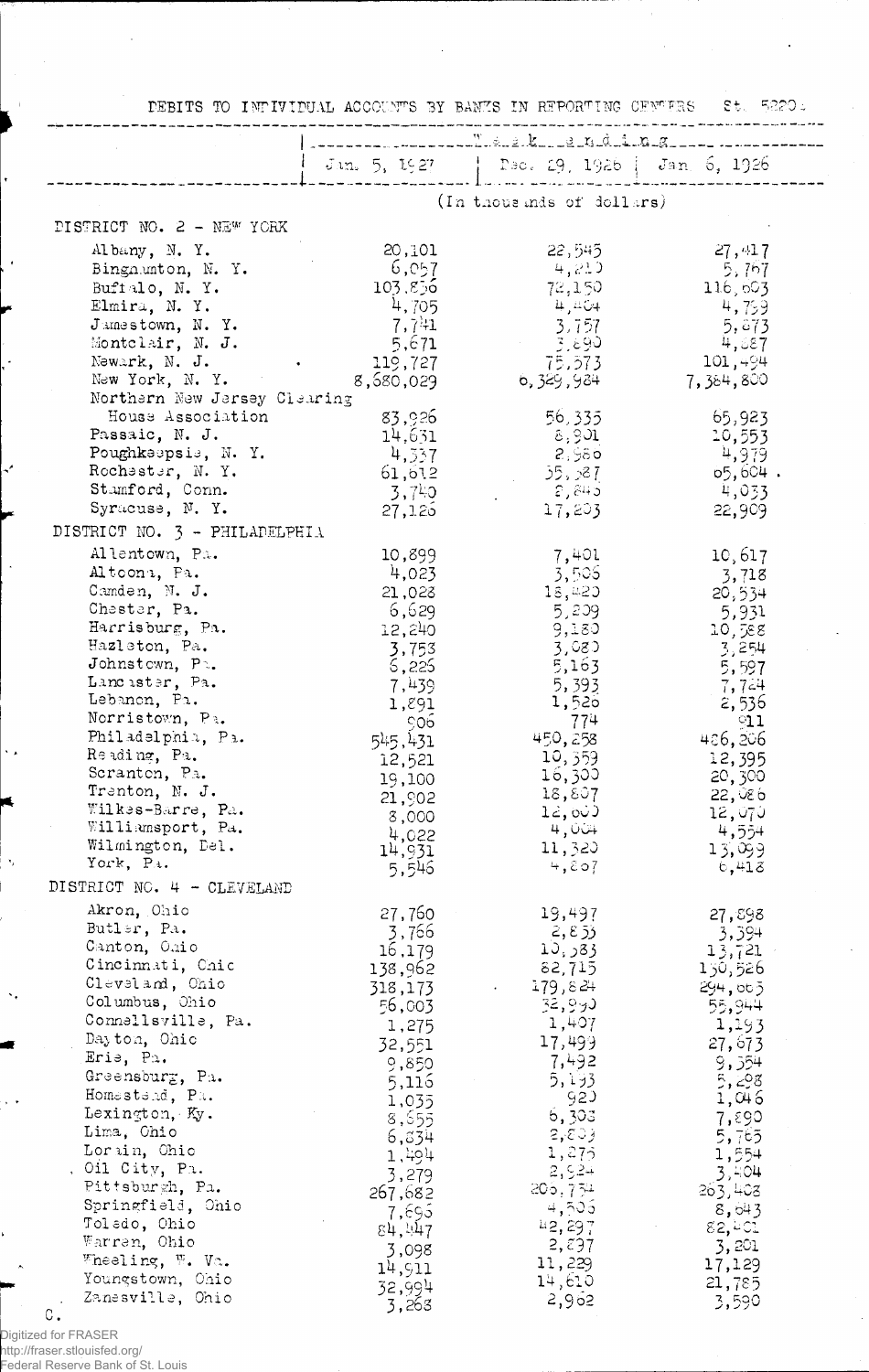DEBITS TO INDIVIDUAL ACCOUNTS BY BANKS IN REPORTING CENTERS St. 5220b (In thous ands of dollars) **PISTRICT NO. 5 - RICHMOND** TRICT NO. 5 - RICHMOND<br>
Ashevills, N. C. (9,511<br>
Baltimors, Md. 139,153<br>
Charleston, S. C. 6,741<br>
Charleston, W. Vo. 12,742<br>
Charleston, W. Vo. 12,742<br>
Charleston, W. 12,742<br>
Cumberland, Md. 5. 5,522<br>
Cumberland, Md. 2,175 6,769 9,113  $\begin{array}{r} 116,199 \\ 2,471 \\ 11,664 \end{array}$  $92,944$ <br>5,016<br>9,504 0, 504<br>5, 564<br>5, 557<br>5, 557<br>5, 557<br>5, 557<br>5, 552<br>5, 504<br>5, 304<br>5, 304<br>5, 304<br>5, 304<br>7, 358 13,850  $1,300$ <br>  $5,130$ <br>  $2,290$ <br>  $5,775$ <br>  $5,59$ <br>  $5,94$ <br>  $5,727$ <br>  $5,727$  $6,727$ <br>  $6,837$ <br>  $=,294$ <br>  $19,273$ <br>  $6,820$ <br>  $42,476$  $5,040$ <br>  $2,304$ <br>  $17,356$ <br>  $7,659$ <br>  $29,226$ <br>  $5,844$ <br>  $2,566$ <br>  $46,991$ <br>  $4,152$ <br>  $6,768$  $6,230$ <br>4,733 60,615 6,201 9,071 DISTRICT NO. 6 - ATLANTA Albany, Ga. 1,364<br>
Atlanta, Ga. 45,251<br>
Augusta, Ga. 7,522<br>
Birmingham, Ala. 1,566<br>
Brunswick, Ga. 1,033<br>
Chattanooga, Tem. 12,061<br>
Columbus, Ga. 3,730<br>
Pothan, Ala. 1,029<br>
Elberton, Ga. 197<br>
Jacksonville, Fla. 26,623<br>
Kno 1, 237<br>34, 044<br>5, 202  $1,527$ 1,527<br>44,491<br>2,716  $34,944$ <br>  $5,202$ <br>  $27,300$ <br>  $22,309$ <br>  $26,685$ <br>  $2,756$ <br>  $200$ <br>  $4,019$ <br>  $19,037$ <br>  $7,777$ <br>  $4,844$ <br>  $3,642$ <br>  $4,235$ <br>  $5,648$ <br>  $6,904$ <br>  $5,523$ <br>  $1,235$ <br>  $15,523$ <br>  $15,523$ <br>  $15,523$ <br>  $1,620$ <br>  $1,9996$ <br>  $1,9996$ <br>  $1,422$  $7,749$ 47,930 1,000 13,047 4,706 1,210 - 269  $5,114$ 34,550<br>10,990 Xnoxville, renn.<br>
Macon, Ga. 6,100<br>
Meridian, Miss. 6,100<br>
Meridian, Miss. 4,033<br>
Mobile, Ala. 12,811<br>
Montgomery, Ala. 6,732<br>
Nashville, Tem. 20,363<br>
Newnan, Ga. 712  $10,990$ <br>  $5,388$ <br>  $3,737$ <br>  $11,764$ <br>  $7,092$ <br>  $19,575$ <br>  $124,143$ <br>  $3,151$ Nashville, Tenn.<br>
Newnan, Ga. 712<br>
New Orleans, La. 712<br>
Pensacola, Fla. 102,914<br>
Pensacola, Fla. 2,209<br>
Savannah, Ga. 13,153<br>
Tampa, Fla. 15,256<br>
Valdesta, Ga. 1,885<br>
Vicksburg, Miss. 2,520 3,151<br>15,534 25,912  $\frac{2}{2}, \frac{3}{5}$ 

 $\overline{C}$ 

Digitized for FRASER http://fraser.stlouisfed.org/ **Federal Reserve Bank of St. Louis**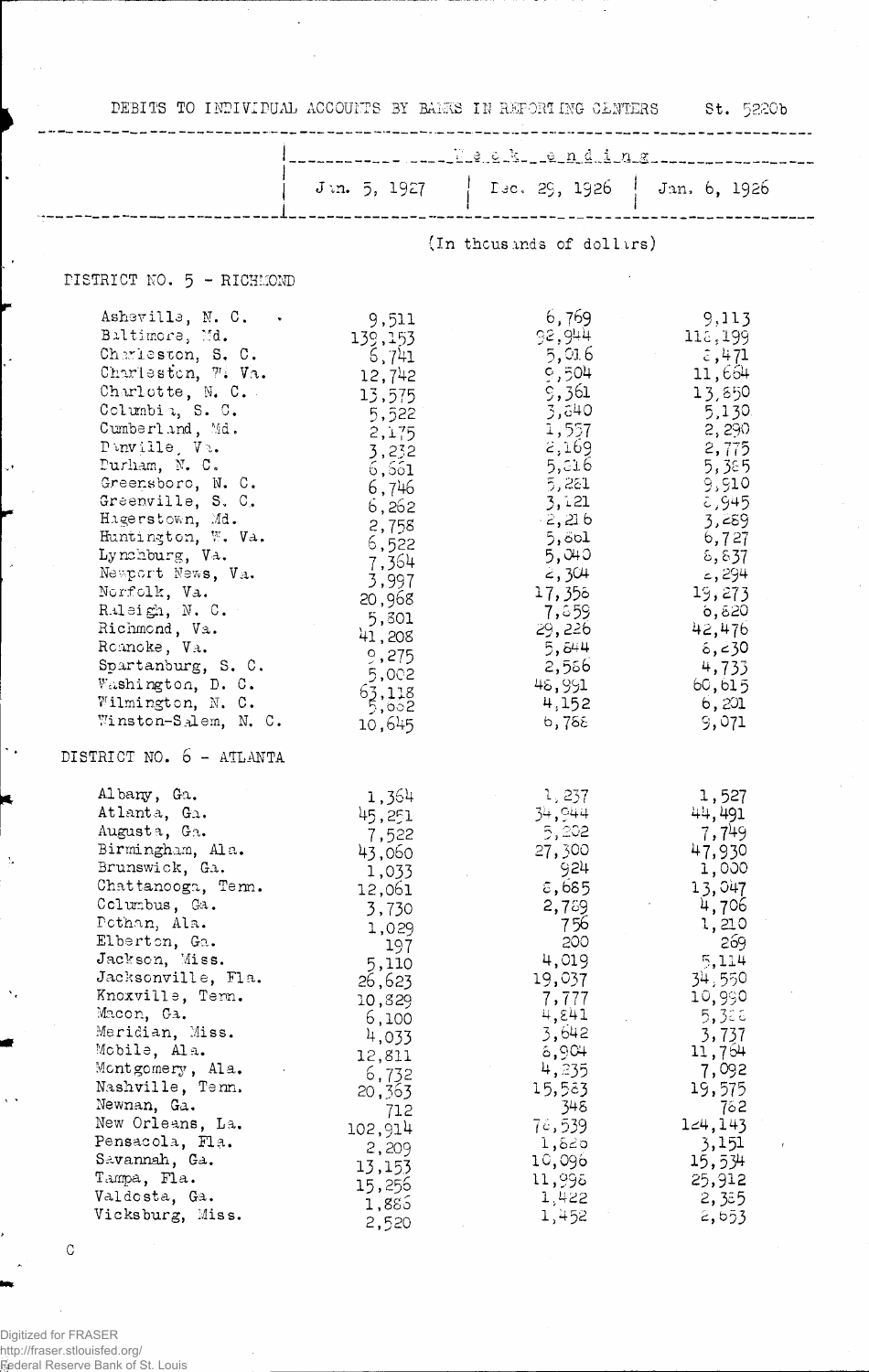|                                         | DEBITS TO INDIVIDUAL ACCOUNTS BY BANKS IN REPORTING CENTERS St. 5220c |                                             |                  |  |  |
|-----------------------------------------|-----------------------------------------------------------------------|---------------------------------------------|------------------|--|--|
|                                         |                                                                       |                                             |                  |  |  |
|                                         |                                                                       | Jia. 5, 1927   Dec. 29, 1926   Jin. 6, 1926 |                  |  |  |
|                                         | (In thous mds of dollars)                                             |                                             |                  |  |  |
| PISTRICT NO. 7 - CHICAGO                |                                                                       |                                             |                  |  |  |
| Adrim, Mich.                            | 1,248                                                                 | - 880                                       |                  |  |  |
| Aurora, Ill.                            | 4,260                                                                 | 3,064                                       | 1,210<br>4,299   |  |  |
| By City, Mich.                          | 3,241                                                                 | $= 3882$                                    | 3,512            |  |  |
| Bloomington, Ill.                       | 3,319                                                                 | 2,479                                       | 3,470            |  |  |
| Cedar Rapids, Iowa                      | 12,778                                                                | 5,975                                       | 11,991           |  |  |
| Champaign-Urbana, Ill.<br>Chicago, Ill. | 2,548                                                                 | 2,428                                       |                  |  |  |
| Danville, Ill.                          | 1,047,210                                                             | 789,129                                     | 504,003          |  |  |
| Davenport, Iowa                         | 2,9!5<br>9,537                                                        | 2,587                                       | 1,135            |  |  |
| Decatur, Ill.                           | 4,324                                                                 | 6,403<br>-3,692                             | 9,215            |  |  |
| Des Moines, Iowa                        | 21,240                                                                | 19,233                                      | 5,343<br>21,188  |  |  |
| Detroit, Mich.                          | 216,021                                                               | 166,901                                     | 201,060          |  |  |
| Pubuque, Iowa                           | 6,406                                                                 | 3,932                                       | 5,186            |  |  |
| Flint, Mich.                            | 8,131                                                                 | b, 547                                      | $\epsilon$ , 111 |  |  |
| Fort Wayne, Ind.<br>$G\cap ry$ , Ind.   | 10,069                                                                | 9,325                                       | 11,939           |  |  |
| Grand Rapids, Mich.                     | 4,913                                                                 | 5,918                                       | 4,457            |  |  |
| Green Bay, Wis.                         | 23,854                                                                | 17,216                                      | 25,265           |  |  |
| Hammond, Ind.                           | 3,067                                                                 | 2,321                                       | 3,445            |  |  |
| Indianapolis, Ind.                      | 4,530<br>52,523                                                       | 4,109                                       | 5,750            |  |  |
| Jackson, Mich.                          | 5,485                                                                 | 36,136<br>3,883                             | 49,505           |  |  |
| Kalamazoo, Mich.                        | 7,547                                                                 | 5,063                                       | 5,936<br>5,953   |  |  |
| Lansing, Mich.                          | .8,400                                                                | -5,500                                      | $\epsilon$ , 273 |  |  |
| Mason City, Iowa                        | 3,000                                                                 | -2,300                                      | 3,900            |  |  |
| Milwaukee, Wis.<br>Moline, Ill.         | 76,308                                                                | 58,420                                      | 77,334           |  |  |
| Muscatine, Iowa                         | 2,999                                                                 | 1,696                                       | 4,181            |  |  |
| Oshkosh, Wis.                           | 1,748                                                                 | 1,196                                       | 2,159            |  |  |
| Peoria, Ill.                            | 3,300<br>12,689                                                       | 2,700                                       | 4,300            |  |  |
| Rockford, Ill.                          | 9,064                                                                 | 8,630<br>7,957                              | 13,706           |  |  |
| Saginaw, Mich.                          | 6,651                                                                 | 4,909                                       | 7,787<br>6,689   |  |  |
| Sheboygan, Wis.                         | 4,080                                                                 | 3,087                                       | 4,153            |  |  |
| Sioux City, Iowa<br>South Bend, Ind.    | 17,245                                                                | 14,967                                      | 21,573           |  |  |
| Springfield, Ill.                       | 12,315                                                                | 11,335                                      | 10,650           |  |  |
| Terre Haute, Ind.                       | 8,536                                                                 | 7,757                                       | 9,187            |  |  |
| Waterloo, Iowa                          | 8,198                                                                 | 0,787                                       | 4,499            |  |  |
| DISTRICT NO. 8 - ST. LOUIS              | 4,975                                                                 | 3,585                                       | 4,790            |  |  |
| East St. Louis and Nat'l.               |                                                                       |                                             |                  |  |  |
| Stock Yards, Ill.                       | 10,107                                                                | 8,080                                       |                  |  |  |
| Eldorado, Ark.                          | 2,441                                                                 | 1,817                                       | 10,968           |  |  |
| Evansville, Ind.                        | 9,802                                                                 | 9,176                                       | 3,023<br>10,620  |  |  |
| Fort Smith, Ark.                        | 4,083                                                                 | $=$ , 655                                   | 4,141            |  |  |
| Greenville, Miss.                       | 955                                                                   | ିଠେ                                         | 1,016            |  |  |
| Helena, Ark.<br>Little Rock, Ark.       | 1,069                                                                 | 838                                         | 1,324            |  |  |
| Louisville, Ky.                         | 18,994                                                                | 16,502                                      | 20,464           |  |  |
| Memphis, Tenn.                          | 49,107                                                                | 36,573                                      | 49,872           |  |  |
| Owensboro, Ky.                          | 41,615<br>1,855                                                       | 27,073                                      | 46,067           |  |  |
| Quincy, Ill.                            | 2,925                                                                 | 1,212                                       | 1,969            |  |  |
| Pine Bluff, Ark.                        | 3,151                                                                 | 2,422<br>2,271                              | 2,859            |  |  |
| St. Louis, Mo.                          | 251,100                                                               | 155,100                                     | 3,358<br>241,800 |  |  |
| Sedalia, Mo.                            | 1,473                                                                 | 1,061                                       | 1,506            |  |  |
| Springfield, Mo.<br>$\mathbb C$ .       | 4,277                                                                 | 3,122                                       | 4,257            |  |  |

 $\hat{\boldsymbol{\beta}}$ 

ł,

 $\bar{\gamma}$ 

Digitized for FRASER<br>http://fraser.stlouisfed.org/<br>Federal Reserve Bank of St. Louis

 $\hat{\boldsymbol{\beta}}$ 

 $\ddot{\phantom{0}}$ 

k, f

í

 $\cdot$ 

 $\hat{\mathcal{F}}_k$ 

R

 $\ddot{\cdot}$ 

 $\mathcal{F}_p$ 

 $\bar{\mathbf{v}}$  ,

 $\cdot$ 

 $\ddot{\phantom{1}}$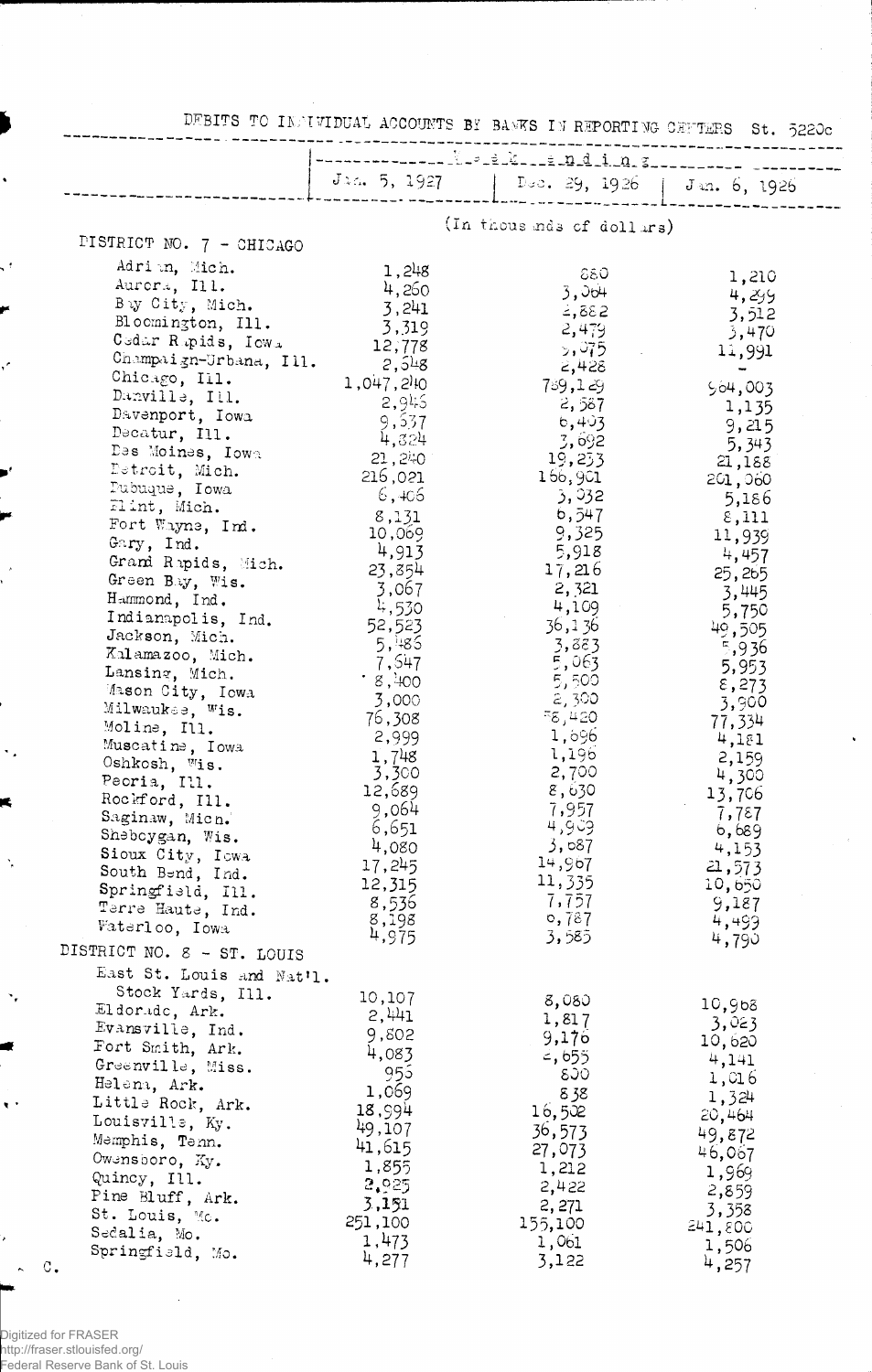DEBITS TO INTIVIDUAL ACCOUNTS BY BANKS IN REPORTING CELTERS St. 5220d "a a k and ing Jin. 5, 1927 | Dsc. 29, 1926 | Jin. 6, 1926 (In thousands of dollars) PISTRICT NO. 9 - MINNEAPOLIS ntud No. 5 - Markkan Olio<br>
Aberdson, S. D. 1,679<br>
Billings, Mont. 1,315<br>
Dickinson, N. D. 384<br>
Pulutn, Minn. 15,576<br>
Fargo, N. D. 3,629<br>
Grand Forks, N. D. 2,030<br>
Helen, Mont. 2,030<br>
Helen, Mont. 2,036<br>
Janestown, N. D. 54 1,  $z_9$ <br>
1,  $z_8$ <br>
1,  $z_9$ <br>
1,  $z_9$ <br>
1,  $z_1$ <br>
1,  $z_1$ <br>
1,  $z_1$ <br>
2,  $3$ <br>
2,  $3$ <br>
2,  $3$ <br>
2,  $3$ <br>
2,  $3$ <br>
2,  $3$ <br>
2,  $3$ <br>
2,  $5$ <br>
3,  $5$ <br>
3,  $76$ <br>
3,  $76$ <br>
3,  $76$ <br>
3,  $76$ <br>
3,  $76$ <br>
3,  $4$ <br>
10,  $40$ <br>
1,  $929$ <br>
1,  $46$ 1,849 1,199  $1,335$ <br> $12,335$ <br> $3,35$ <br> $3,35$ <br> $1,540$ <br> $1,715$  $1,835$ 1,715  $443$  $2,534$ <br>  $3,534$ <br>  $59,013$ <br>  $595$ <br>  $545$ <br>  $37,000$ <br>  $4,324$ <br>  $5,962$  $1,683$ <br>925 PISTRICT NO. 10 - KANSAS CITY Albuquerque, N. M. 2,761<br>
Atchison, Kans. 2,045<br>
Bartlssvills, Okla. 6,446<br>
Casper, Wo. 3,008<br>
Cheyenne, Wy. 2,125<br>
Colorado Springs, Colo. 4,517<br>
Penver, Colo. 54,822<br>
Enid, Okla. 4,261<br>
Fremont, Neb. 958  $2,264$ <br>  $1,133$ <br>  $6,353$ <br>  $1,293$ <br>  $1,219$ <br>  $3,144$ <br>  $32,399$ <br>  $275$ <br>  $3,275$ <br>  $62$ 2, 600<br>1, 523<br>6, 084<br>2, 929<br>1, 710<br>4, 099 Penver, Colo.<br>Enid, Okla.<br>Fremont, Neb. 43,145 7,022<br>
Unit, Neb.<br>
(Grand Junction, Colo.<br>
(1,261<br>
(1,261<br>
(1,261<br>
(1,021).<br>
Euthinson, K<sub>2</sub> ms.<br>
1,577<br>
Independence<br>
Mansa City, Kans.<br>
(1,071<br>
Kansas City, Kans.<br>
(1,577<br>
Kansas City, Ko.<br>
1,577<br>
Lincoln, Neb.<br>
1,579<br>
M  $4,836$  $rac{65}{2}$  $-924$ 939 909  $605$ 979  $3,053$ <br>  $2,302$ <br>  $3,302$  $\frac{3}{3}, \frac{514}{112}$ 3,113<br>5,288  $\frac{1}{3}$ , 200<br>4, 707 4,561  $101,220$ 78,244  $1,050$  $\frac{1,417}{5,359}$  $3,452$ <br>976<br>2, 025<br>2, 304<br>2, 304<br>2, 392<br>57, 992<br>602  $1,203$ <br> $3,932$  $31, 474$ 2,olb CRIMISSE, CRIME.<br>
Comaha, Neb.<br>
Parsons, Kans.<br>
Pittsburg, Kans.<br>
Pittsburg, Kans.<br>
Pueblo, Cclo.<br>
St. Joseph, No.<br>
Topeka, Kans.<br>
Tulsa, Okla.<br>
Wichita. Kans.<br>
Pueblo.<br>
14,216<br>
Tulsa, Okla.<br>
14,216<br>
Tulsa, Okla.<br>
14,216<br>  $46,679$  $(1, 7)$ <br>  $-625$ <br>  $1, 625$ <br>  $5, 761$ <br>  $12, 659$ <br>  $3, 456$ <br>  $35, 243$ <br>  $10, 024$  $\begin{array}{r} \begin{array}{c} 953 \\ 1,589 \end{array} \\ 6,173 \end{array}$  $15,418$ <br>4, 297<br>37, 004<br>14, 273 Wichita, Kane. 14,789

С.

Digitized for FRASER http://fraser.stlouisfed.org/ Federal Reserve Bank of St. Louis